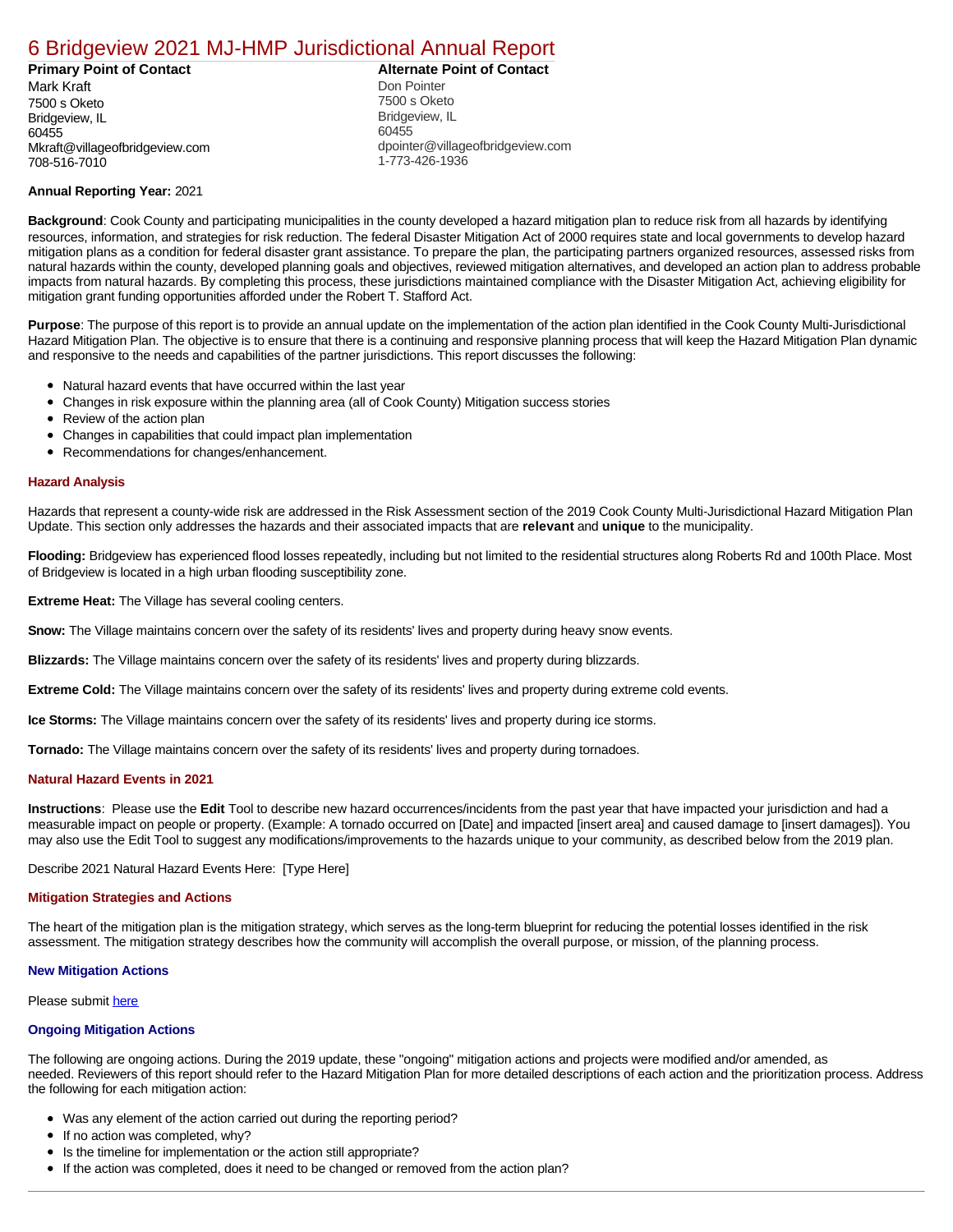| TABLE: HAZARD MITIGATION ACTION PLAN MATRIX                                                                                                                                                                                                                                                                        |                |             |                                               |                                                                                      |                                                                                                                            |                          |                                                                                                                           |                                                            |  |  |  |  |
|--------------------------------------------------------------------------------------------------------------------------------------------------------------------------------------------------------------------------------------------------------------------------------------------------------------------|----------------|-------------|-----------------------------------------------|--------------------------------------------------------------------------------------|----------------------------------------------------------------------------------------------------------------------------|--------------------------|---------------------------------------------------------------------------------------------------------------------------|------------------------------------------------------------|--|--|--|--|
| <b>Completion status legend:</b><br>$O =$ Action Ongoing toward Completion<br>$N = New$<br>$R =$ Want Removed from Annex<br>$C = Project Completed$<br>$X = No$ Action Taken                                                                                                                                       |                |             |                                               |                                                                                      |                                                                                                                            |                          |                                                                                                                           |                                                            |  |  |  |  |
| 2021 Status                                                                                                                                                                                                                                                                                                        | 2020 Status    | 2019 Status | <b>Hazards</b><br><b>Mitigated</b>            | <b>Objectives</b><br>Met                                                             | <b>Lead Agencies</b>                                                                                                       | <b>Estimated</b><br>Cost | Sources of<br><b>Funding</b>                                                                                              | <b>Timeline/Projected</b><br><b>Completion Date</b><br>(a) |  |  |  |  |
| Action B10.1-Where appropriate, support retrofitting, purchase, or relocation of structures in hazard-prone areas to prevent future structure damage. Give<br>priority to properties with exposure to repetitive losses, including but not limited to the residential structures along Roberts Rd and 100th Place. |                |             |                                               |                                                                                      |                                                                                                                            |                          |                                                                                                                           |                                                            |  |  |  |  |
| <b>Status Description:</b>                                                                                                                                                                                                                                                                                         |                |             |                                               |                                                                                      |                                                                                                                            |                          |                                                                                                                           |                                                            |  |  |  |  |
| Ongoing                                                                                                                                                                                                                                                                                                            |                | Ongoing     | All                                           | 7, 13                                                                                | Village of<br>Bridgeview/Public<br>Works                                                                                   | High                     | FEMA Hazard<br>Mitigation<br><b>Grant Funding</b><br>with local<br>match<br>provided by<br>property owner<br>contribution | Long-<br>term(depending on<br>funding)                     |  |  |  |  |
|                                                                                                                                                                                                                                                                                                                    |                |             |                                               |                                                                                      | Action B10.2-Retrofit water main/storm sewers down Roberts Road, down 100th Place and down Oketo Ave.                      |                          |                                                                                                                           |                                                            |  |  |  |  |
| <b>Status Description:</b>                                                                                                                                                                                                                                                                                         |                | Completed   | <b>Floods</b>                                 | 7, 9, 12                                                                             | Village of Bridgeview                                                                                                      | High                     | NFIP grants /<br><b>FEMA Hazard</b><br>Mitigation<br><b>Grant Funding</b>                                                 | Completed                                                  |  |  |  |  |
| Action B10.3—Collect information and participate in programs which address emergency preparedness.                                                                                                                                                                                                                 |                |             |                                               |                                                                                      |                                                                                                                            |                          |                                                                                                                           |                                                            |  |  |  |  |
| <b>Status Description:</b>                                                                                                                                                                                                                                                                                         |                |             |                                               |                                                                                      |                                                                                                                            |                          |                                                                                                                           |                                                            |  |  |  |  |
| $\blacksquare$                                                                                                                                                                                                                                                                                                     | $\overline{a}$ | Completed   | All                                           | 5, 6, 8                                                                              | Village of<br>Bridgeview/Emergency<br>Management                                                                           | \$2000; Low              | <b>General Fund</b>                                                                                                       | Completed                                                  |  |  |  |  |
|                                                                                                                                                                                                                                                                                                                    |                |             |                                               |                                                                                      | Action B10.4—Clear storm drains and culverts for storm water management down Roberts Road and down 100th Place and Harlem. |                          |                                                                                                                           |                                                            |  |  |  |  |
| <b>Status Description:</b>                                                                                                                                                                                                                                                                                         |                |             |                                               |                                                                                      |                                                                                                                            |                          |                                                                                                                           |                                                            |  |  |  |  |
| $\blacksquare$                                                                                                                                                                                                                                                                                                     |                | Completed   | <b>Floods</b>                                 | 1, 9, 12, 13                                                                         | Village of Bridgeview /<br>Public Works                                                                                    | \$1000; Low              | <b>General Fund</b>                                                                                                       | Completed                                                  |  |  |  |  |
|                                                                                                                                                                                                                                                                                                                    |                |             |                                               | Action B10.5-Retrofit all Village infrastructure to improve resilience to disasters. |                                                                                                                            |                          |                                                                                                                           |                                                            |  |  |  |  |
| <b>Status Description:</b>                                                                                                                                                                                                                                                                                         |                |             |                                               |                                                                                      |                                                                                                                            |                          |                                                                                                                           |                                                            |  |  |  |  |
| Ongoing                                                                                                                                                                                                                                                                                                            |                | Ongoing     | All                                           | 2, 3, 5, 7, 12                                                                       | Village of Bridgeview                                                                                                      | \$100,000;<br>High       | <b>FEMA PDM</b><br>Grants                                                                                                 | Long-term                                                  |  |  |  |  |
|                                                                                                                                                                                                                                                                                                                    |                |             |                                               |                                                                                      | Action B10.6—Bury utility cables in new developments, business zones and major transportation routes.                      |                          |                                                                                                                           |                                                            |  |  |  |  |
| <b>Status Description:</b>                                                                                                                                                                                                                                                                                         |                |             |                                               |                                                                                      |                                                                                                                            |                          |                                                                                                                           |                                                            |  |  |  |  |
| Ongoing                                                                                                                                                                                                                                                                                                            |                | Ongoing     | Severe<br>Weather                             | 1, 5, 7, 12, 13                                                                      | Village of Bridgeview/<br>Utility Companies                                                                                | High                     | Developer<br>fees, Utilities,<br><b>FEMA</b><br>Mitigation<br>Grants, Village<br><b>General Fund</b>                      | Long-term                                                  |  |  |  |  |
| Action B10.7—Educating citizens regarding the dangers of extreme heat and cold and the steps they can take to protect themselves when extreme<br>temperatures occur.                                                                                                                                               |                |             |                                               |                                                                                      |                                                                                                                            |                          |                                                                                                                           |                                                            |  |  |  |  |
| <b>Status Description:</b>                                                                                                                                                                                                                                                                                         |                |             |                                               |                                                                                      |                                                                                                                            |                          |                                                                                                                           |                                                            |  |  |  |  |
|                                                                                                                                                                                                                                                                                                                    |                | Completed   | Severe<br>Weather,<br>Sever Winter<br>Weather | 6, 8, 12                                                                             | Fire Department                                                                                                            | Low                      | <b>General Fund</b>                                                                                                       | Completed                                                  |  |  |  |  |
| Action B10.8—Develop and maintain a database to track community vulnerability to severe wind.                                                                                                                                                                                                                      |                |             |                                               |                                                                                      |                                                                                                                            |                          |                                                                                                                           |                                                            |  |  |  |  |
| <b>Status Description:</b>                                                                                                                                                                                                                                                                                         |                |             |                                               |                                                                                      |                                                                                                                            |                          |                                                                                                                           |                                                            |  |  |  |  |
|                                                                                                                                                                                                                                                                                                                    |                | Ongoing     | Severe<br>Weather                             | 3, 5, 6, 8                                                                           | Village, Emergency<br>Management                                                                                           | Low                      | <b>General Fund</b>                                                                                                       | Short-term                                                 |  |  |  |  |
| Action B10.9-Plan for and maintain adequate road and debris clearing capabilities.                                                                                                                                                                                                                                 |                |             |                                               |                                                                                      |                                                                                                                            |                          |                                                                                                                           |                                                            |  |  |  |  |
| <b>Status Description:</b>                                                                                                                                                                                                                                                                                         |                |             |                                               |                                                                                      |                                                                                                                            |                          |                                                                                                                           |                                                            |  |  |  |  |